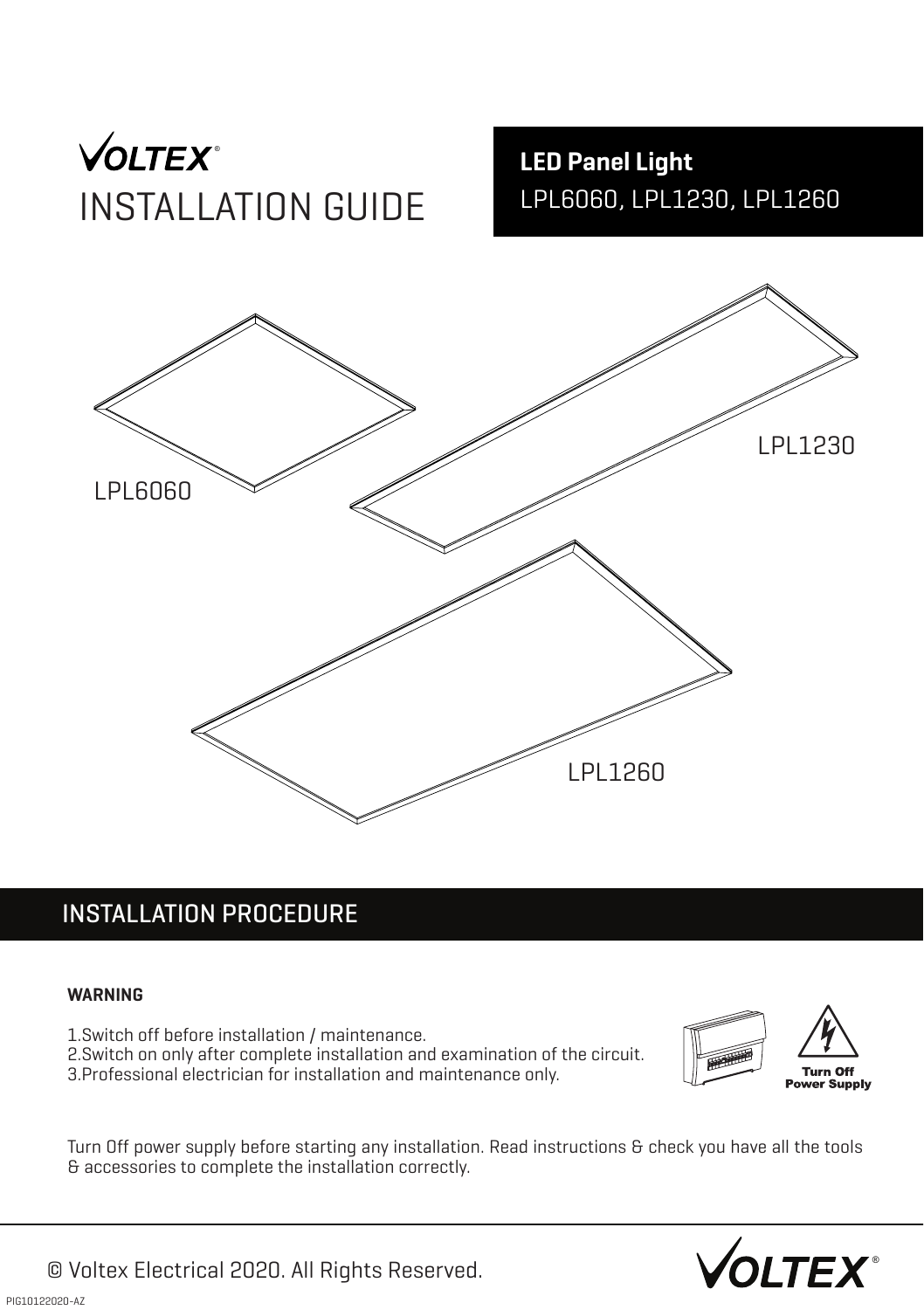1. Remove ceiling plaster slab



3. Fix the panel light into right place



2. Connect power supply



4. Stabilize the panel



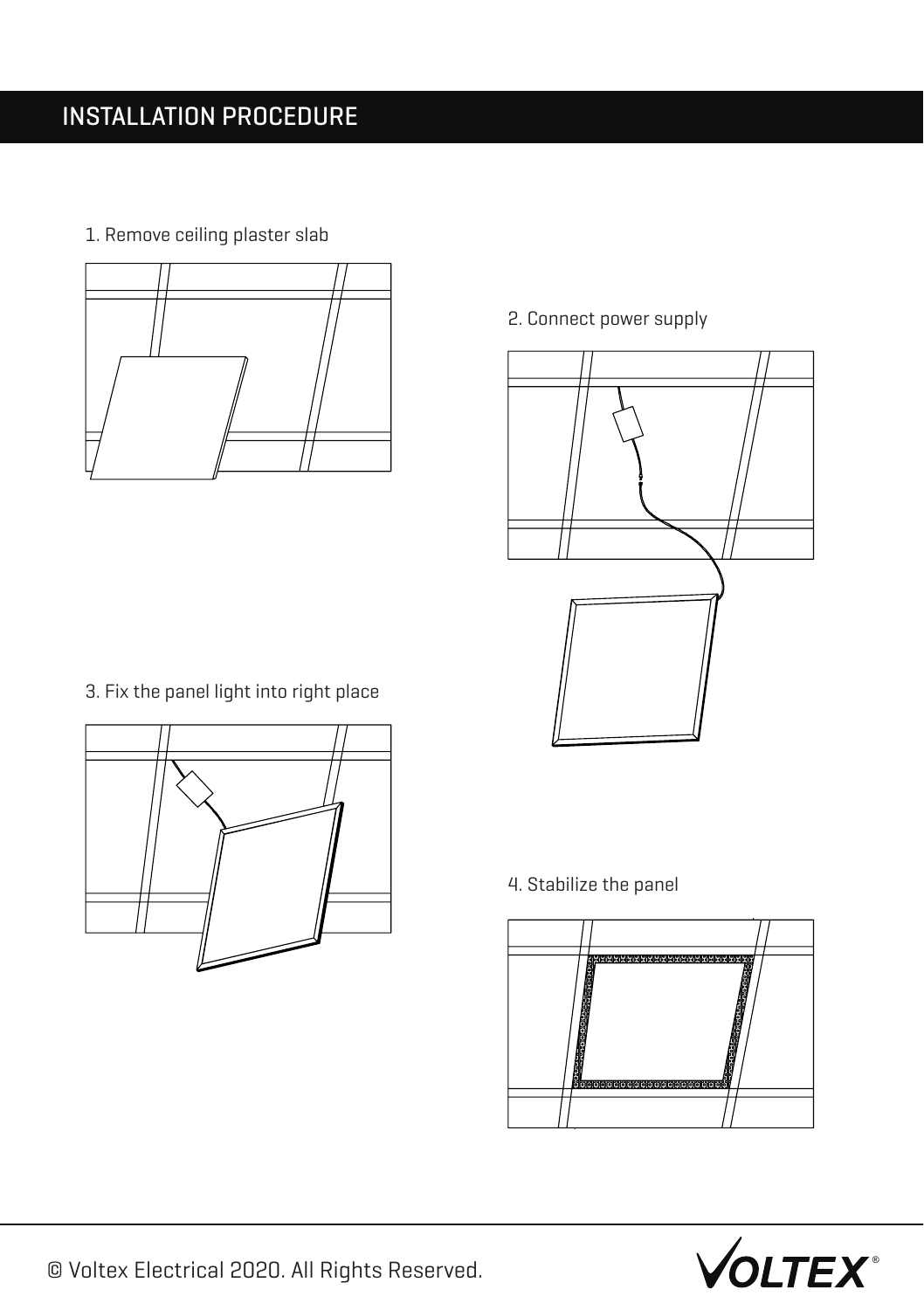## TECHNICAL SPECIFICATIONS

| Rated Input                     | 33W LPL6060, LPL1230<br>60W LPL1260                               |  |
|---------------------------------|-------------------------------------------------------------------|--|
| Input Voltage[V]                | AC220-240V                                                        |  |
| <b>Light Source</b>             | SMD                                                               |  |
| <b>SDCM</b>                     | $\leq$ ĥ                                                          |  |
| CCT(K)                          | 3000K+4300K+6300K                                                 |  |
| <b>CCT Selection DIP Switch</b> | Yes                                                               |  |
| Luminous Flux<br>$[Im] \pm 5%$  | LPL6060:3100-3600lm<br>LPL1230:3000-3500lm<br>LPL1260:5495-6440lm |  |
| CRI                             | ≥80                                                               |  |
| Beam Angle [°]                  | 120°                                                              |  |
| UGR                             | <b>UGR&lt;24</b>                                                  |  |
| <b>LED Driver</b>               | Built-out                                                         |  |
| Connection                      | 2 Pin Plug and Flex                                               |  |
|                                 | Non-Dimmable                                                      |  |
| <b>Dimming Option</b>           |                                                                   |  |
| <b>Electrical Class</b>         | Class II                                                          |  |
| Start up time                   | < 0.5s                                                            |  |
| Input current                   | < 0.2A                                                            |  |
| Effeciency                      | >85%                                                              |  |
| Power factor                    | 0.9                                                               |  |
| <b>IK Rating</b>                | IK08                                                              |  |
| Ingress Protection [IP Rating]  | <b>IP40</b>                                                       |  |
| IC rating                       | IC-4, IC-F (New Zealand)                                          |  |
| Product Finishing [Base]        | White RAL 9016                                                    |  |
| Materials of Optics             | PMMA[LGP]+PP                                                      |  |
| Materials of Housing            | PP [Diffuser plate] / Aluminium [Frame]                           |  |
| Lifetime [hr]                   | 40,000h                                                           |  |